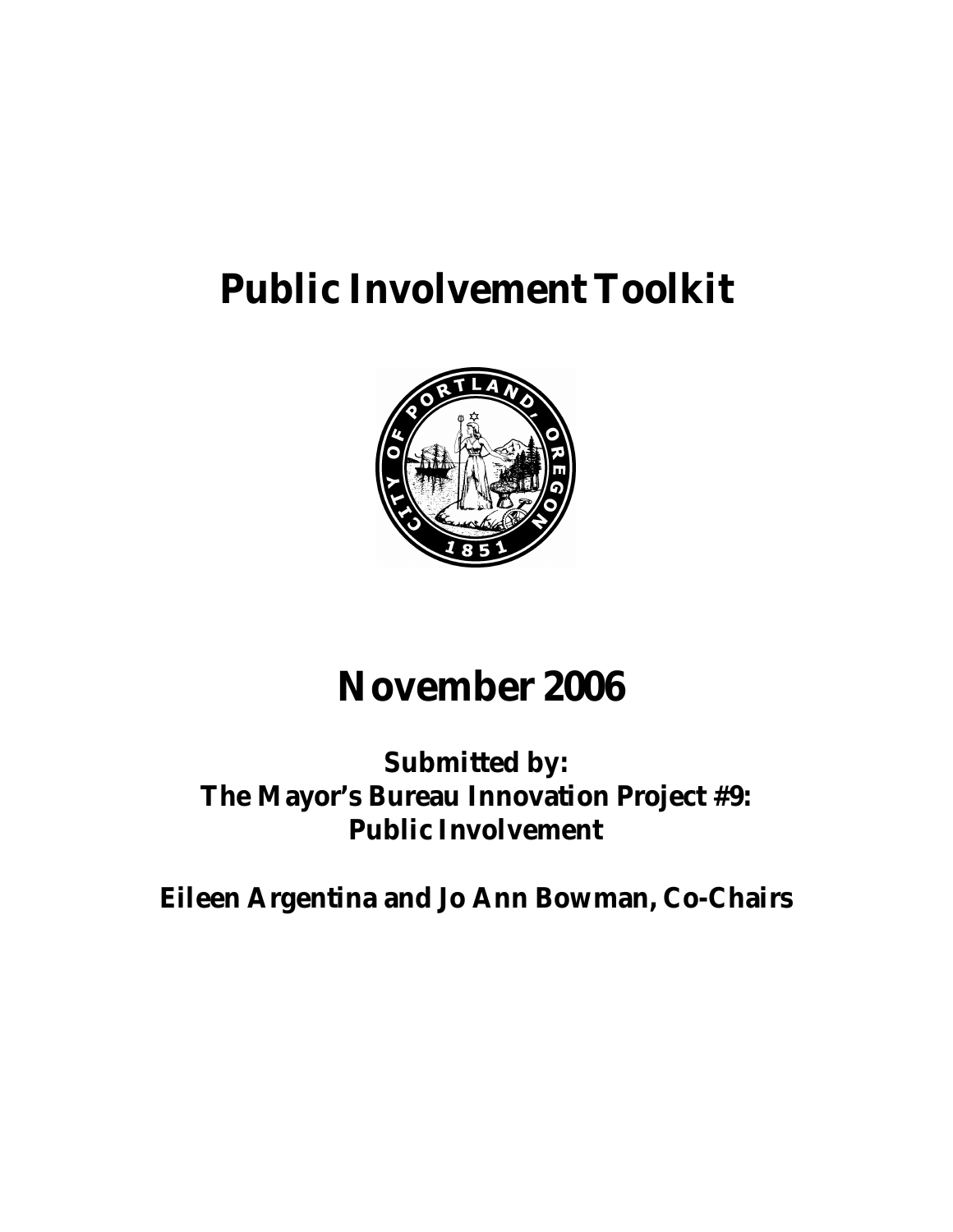### Guidelines for Using this Toolkit

#### **Introduction**

The Bureau Innovation Project #9 team, an initiative of Mayor Potter that began in June 2005, developed this toolkit. A team made up of both city staff and public members developed the tools based on research and discussion of models from around the world. It was important to the team to develop a model that would be easy to apply to all city bureaus and create consistent expectations for the public, yet not limit the creativity or flexibility of public involvement staff.

#### **Before the Toolkit:**

Before a public involvement staff person starts using the toolkit, there are activities that should normally occur in the overall public involvement project. The Process Overview demonstrates a typical public involvement process<sup>1</sup>. More about general steps and guidance for performing public involvement is available in the City of Portland's Outreach and Involvement Handbook, the third edition of which will incorporate the Toolkit.

First, project managers – be they public involvement staff, general project managers, or consultants – should perform, at the very least, an assessment of the project or initiative that includes the following:

- An environmental scan for related mandates, plans and other directives that may have bearing on the project,
- An initial stakeholder assessment, including considering whether this project may disproportionately affect a particular community or traditionally underrepresented community.
- A review of the goals and purposes of public involvement for the project, and
- An evaluation of resources available for the public engagement component of the project.

Once this preliminary review is complete, the toolkit can be drawn upon to further define the public involvement approach most suited to the particular project. The toolkit can also be used multiple times throughout the span of a project to assess options in a project's phases or to reassess in the event that circumstances change or modifications are needed.

#### **How to use the Toolkit:**

This toolkit is designed to be used, ideally with participation from a representative stakeholder group, to assess the optimal approaches and methods for engaging the public in a project or initiative. It is applicable to development and planning projects as well as policy explorations and general public education.

 $\overline{a}$ 

<sup>&</sup>lt;sup>1</sup> Appendix A, page 4 of Toolkit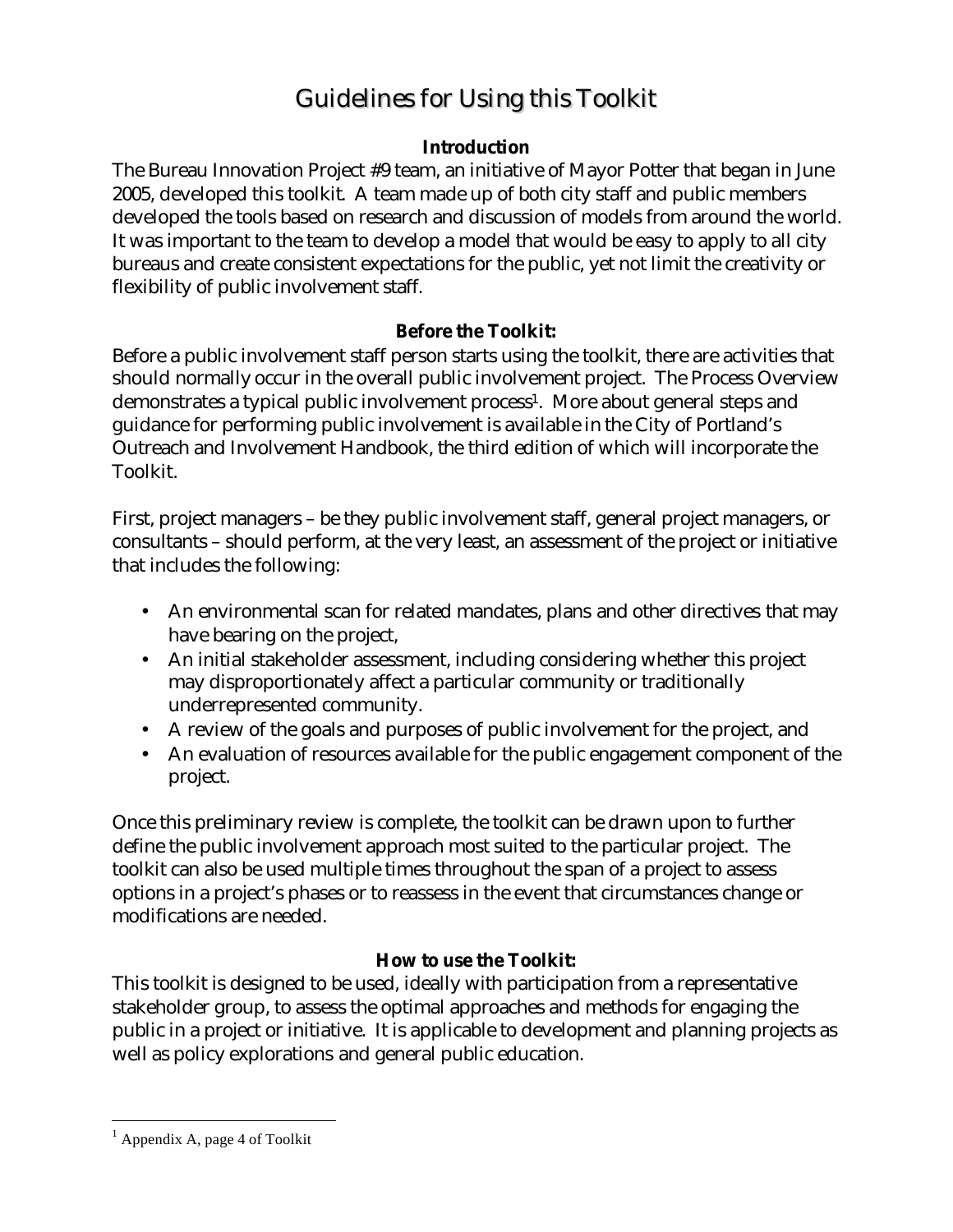Consisting of a series of questions intended to clarify public interests and needs in the engagement process followed by a spectrum of approaches matched with tools and methods, this toolkit can help with identification of prospective options. Used with a stakeholder group, it can also help develop early public commitment to project success as public members participate in the development of the public process. The suggested steps for using the toolkit are as follows.

#### **The Facilitated Stakeholder Meeting:**

#### **Step 1: Asking the Questions**

Once an environmental assessment (see above) has been completed, convene a stakeholder meeting. Bringing together stakeholders with diverse perspectives and interests helps insure that the resulting involvement will respond more readily to community needs and values.

Referring to the list of questions<sup>2</sup>, pose each question and allow all participants to answer the question in turn. If the group is very large, dividing into multiple small groups of 6-10 is recommended. As participants answer the question, the facilitator should place a check mark in the appropriate box. When all participants have answered, the facilitator moves on to the next question and each subsequent question in turn.

The facilitator should take care to ensure all voices are heard and that no answers are discussed or judged during this process. It is a free-flowing question and answer period, and all answers are equally valid.

#### **Step 2: Assessing the Answers**

Once all the questions have been answered in this manner, after thanking participants for their input, the facilitator should get agreement that the next step is to assess the group's general majority view on each question. The facilitator assessing the answer patterns, averaging them to determine a probable midpoint, and then affirming this with the group can informally accomplish this. Another option is to assign a number value to each answer and then average the answers for a mathematical average.

#### **Step 3: Overall Scoring or Scale Assessment**

After each question has been assessed and the average answer plotted, the facilitator should work with the group to come up with an overall score or location on the scale for the project. Some answers may seem to have opposing scales for this purpose. It is better not to focus on this, but to work with the group to determine a general rating or characterization of the project that will help point to the type of engagement and tools of engagement are warranted.

The questioning exercise can result in multiple positive outcomes. The facilitator, who is likely the public involvement manager for the project, will have a much better sense

 $\overline{a}$ 

 $2$  Appendix B, page 5 of Toolkit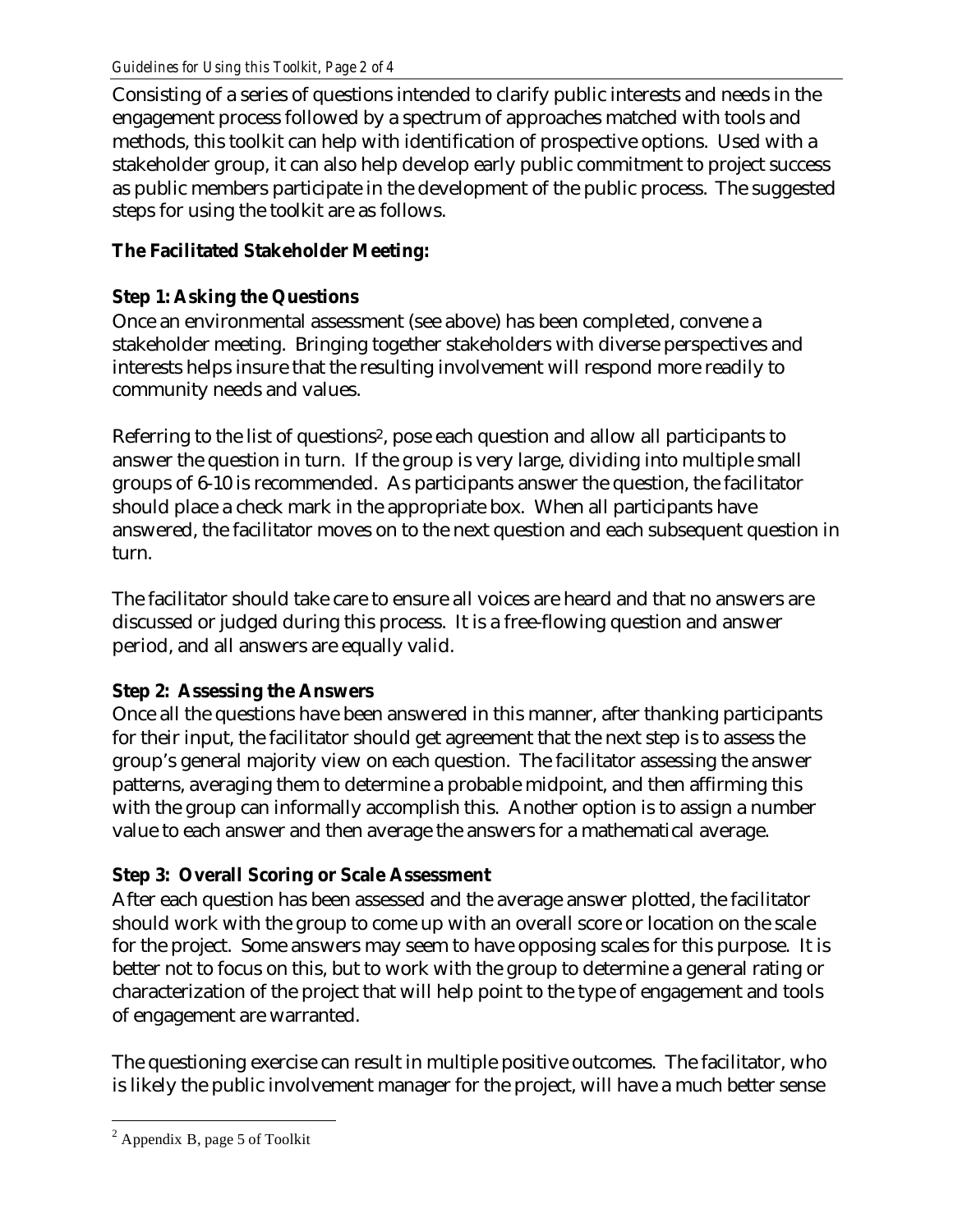of stakeholder views and issues. If the outcomes of the questions conflict with the limitations of mandates driving the project, this early warning system will help daylight potential sources of conflict so they can be dealt with early on. In addition, engaging stakeholders in discussing the community interest and positions regarding the project can result in early education as well as participation.

#### **Step 4: Using the Spectrum**

Once the project assessment using the questions is complete, the group can turn to the spectrum<sup>3</sup> to discuss levels and methods of engagement. Usually, the facilitator will suggest a "landing place" for the project on the spectrum based on the question discussion, the question-by-question scores, and the overall score or outcome.

The group should discuss and come to agreement on the level of public involvement dictated for the project by the assessment. The ultimate choice need not conform directly with the "score" from the questioning exercise. It is important that the level of involvement take account of the answers to the questions but also other associated factors of the project – mandates, timelines, resources, geographic scope, etc.

#### **Step 5: Determining the Appropriate Tools and Methods**

Once the group has agreed where the project falls on the spectrum and understands the purposes and roles associated with the result, the facilitator can lead a discussion of likely tools and methods<sup>4</sup> for ensuring public engagement at the determined level. This is the point in the exercise where stakeholder participation can be particularly effective in providing insights of which project staff may be unaware and in matching tools and methods to the community in which the engagement is to take place.

#### **What Follows:**

Putting the toolkit to use early in a project is an important step in developing a public involvement plan. Following these initial planning steps, staff should develop a public involvement plan that includes timelines, goals, benchmarks, and a detailed budget for the project's involvement components. Common steps following the toolkit exercise are:

- Complete and gain approval for the public involvement plan
- Share the plan with your initial stakeholder group and incorporate feedback
- Launch and implement the plan
- Evaluate and revisit the plan as warranted
- Ensure evaluation of the plan's success, especially with the initial stakeholder group
- Assess and report on successes and lessons learned

 $\overline{a}$ 

 $3$  Appendix C, page 6 of Toolkit

<sup>4</sup> Appendix D, page 7 of Toolkit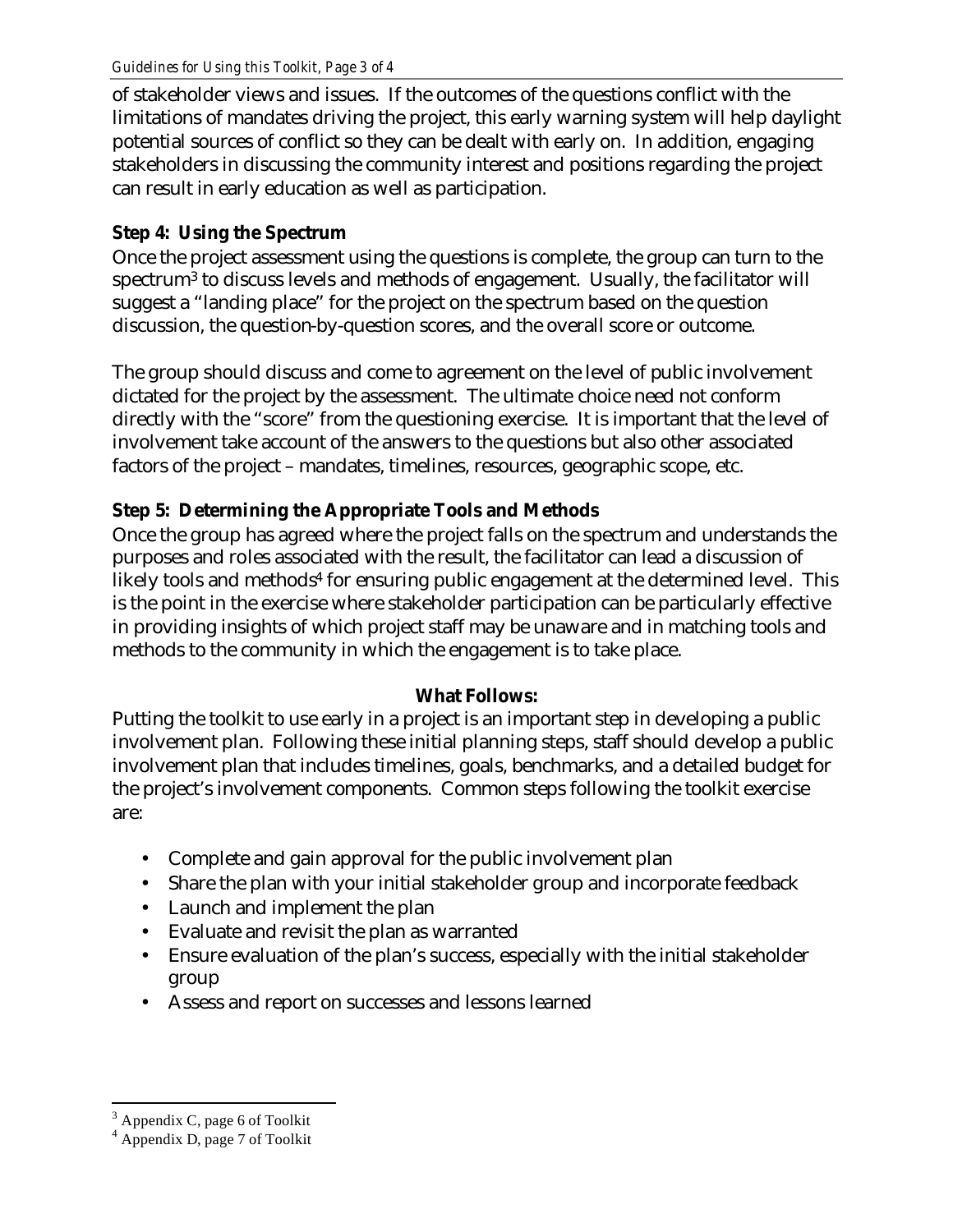#### **Additional Resources**

- 1. Outreach and Involvement Handbook (http://www.portlandonline.com/shared/cfm/image.cfm?id=98500)
- 2. IAP2 website (www.iap2.org)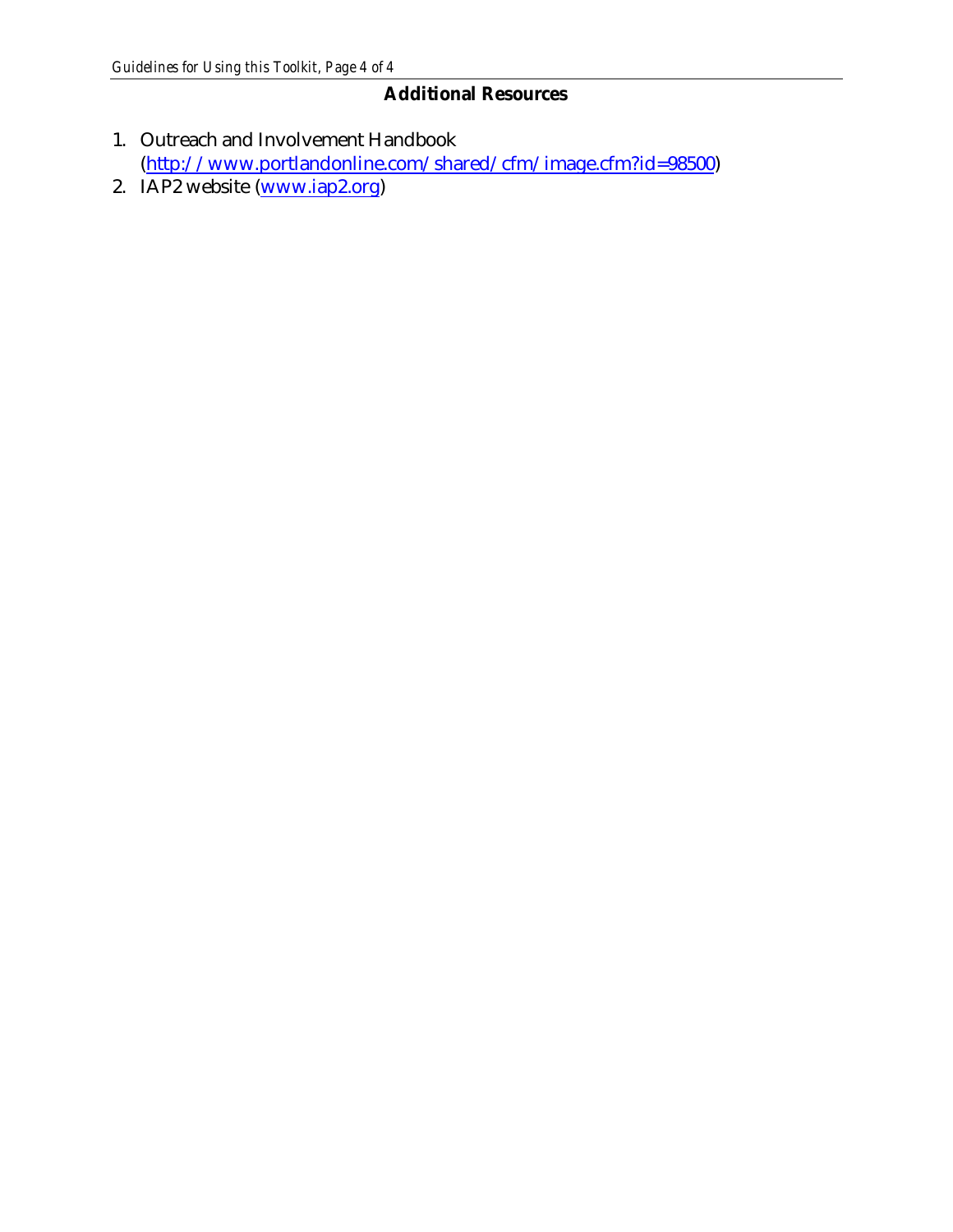

\* perhaps hardest to identify due to limiting factors

> Appendix A of City of Portland Public Involvement Toolkit - Page 4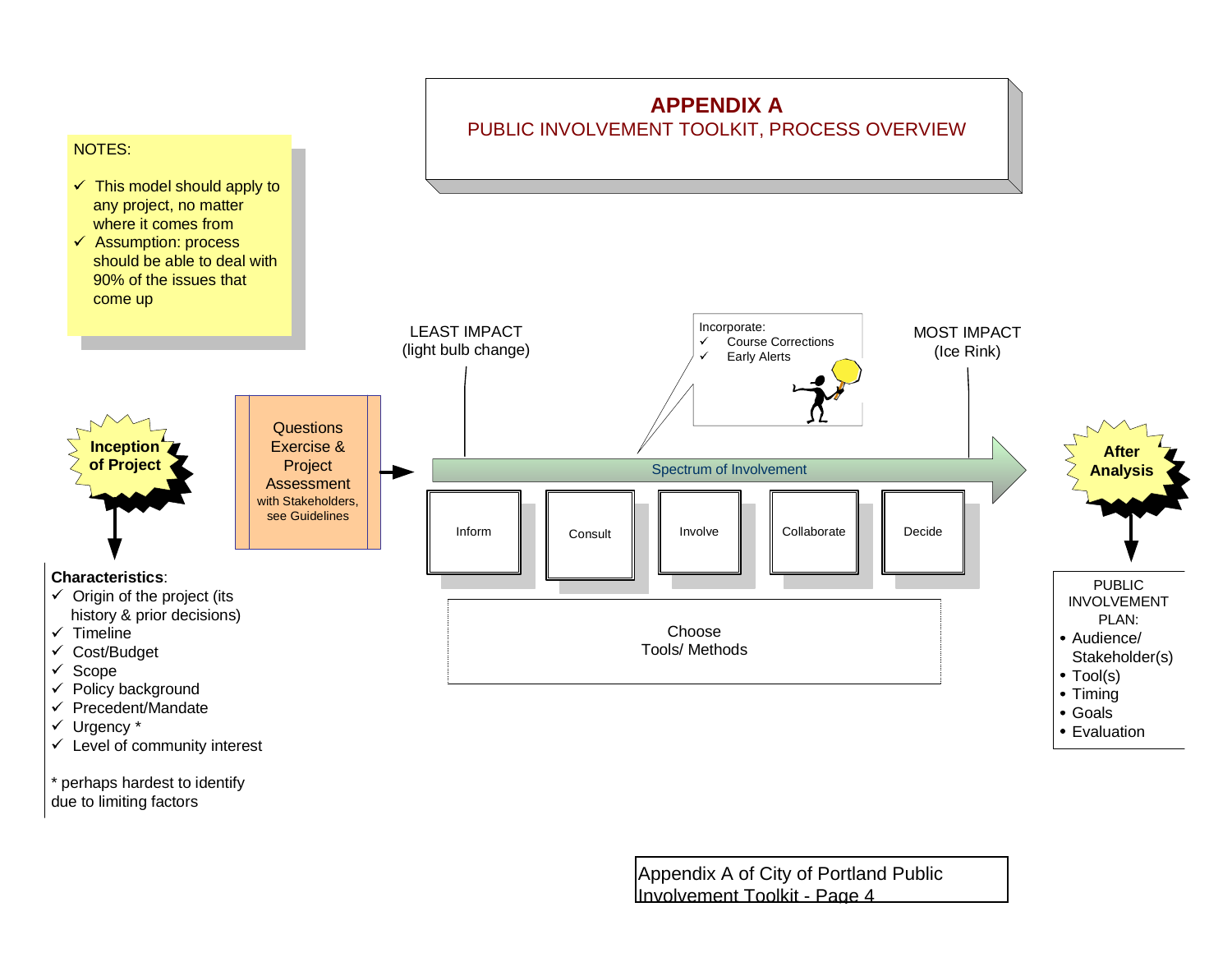#### **Levels of Impact**

| <b>Assessment Questions</b>                       | Very | Low | Moderate | High | Very |
|---------------------------------------------------|------|-----|----------|------|------|
|                                                   | Low  |     |          |      | High |
| 1. What is the anticipated level of conflict,     |      |     |          |      |      |
| opportunity, controversy, or concern on this or   |      |     |          |      |      |
| related issues?                                   |      |     |          |      |      |
| 2. How significant are the potential impacts to   |      |     |          |      |      |
| the public?                                       |      |     |          |      |      |
| 3. How much do the major stakeholders care        |      |     |          |      |      |
| about this issue, project, or program?            |      |     |          |      |      |
| 4. What degree of involvement does the public     |      |     |          |      |      |
| appear to desire or expect?                       |      |     |          |      |      |
| 5. What is the potential for public impact on the |      |     |          |      |      |
| proposed decision or project?                     |      |     |          |      |      |
| 6. How significant are the possible benefits of   |      |     |          |      |      |
| involving the public?                             |      |     |          |      |      |
| 7. How serious are the potential ramifications of |      |     |          |      |      |
| NOT involving the public?                         |      |     |          |      |      |
| 8. What level of public participation does        |      |     |          |      |      |
| Council and/or bureau directors desire or expect? |      |     |          |      |      |
| 9. What is the possibility of broad public        |      |     |          |      |      |
| interest?                                         |      |     |          |      |      |
| 10. What is the probable level of difficulty in   |      |     |          |      |      |
| solving the problem or advancing the project?     |      |     |          |      |      |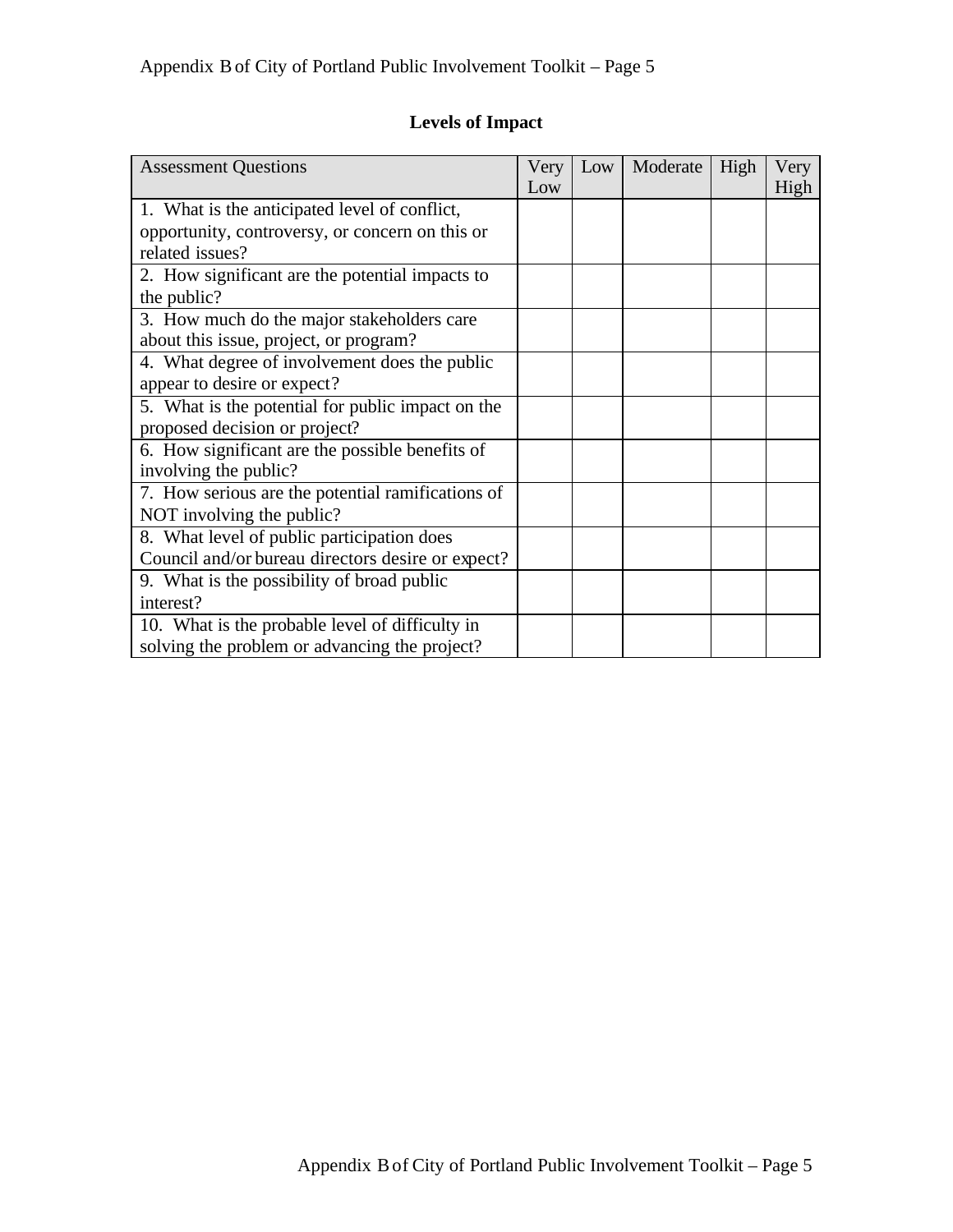| <b>DRAFT</b> Public Participation Spectrum |  |  |
|--------------------------------------------|--|--|
|--------------------------------------------|--|--|

|  | Level:                                                                                                                                                                                                                                                                                                      |                      | <b>Public Participation Goal:</b>                                                                                                                                      | The City will:                                                                                                                                                                        | <b>Tools*</b> to Consider:                                                                                    | The Community:      |
|--|-------------------------------------------------------------------------------------------------------------------------------------------------------------------------------------------------------------------------------------------------------------------------------------------------------------|----------------------|------------------------------------------------------------------------------------------------------------------------------------------------------------------------|---------------------------------------------------------------------------------------------------------------------------------------------------------------------------------------|---------------------------------------------------------------------------------------------------------------|---------------------|
|  |                                                                                                                                                                                                                                                                                                             | <b>Decide</b>        | To place final decision-making<br>in the hands of the public.                                                                                                          | Implement what the public decides.                                                                                                                                                    | #5 Committees<br>#6 Feedback Mechanisms<br>#8 Community Driven $&$<br>Organized<br>#9 Techniques & Methods    | <b>Decides</b>      |
|  |                                                                                                                                                                                                                                                                                                             | <b>Collaborative</b> | To partner with the public in<br>each aspect of the decision<br>including the development of<br>alternatives and the<br>identification of the preferred<br>solution.   | Partner with public in each aspect<br>of decision.                                                                                                                                    | #6 Feedback Mechanisms<br>#8 Community Driven $&$<br>Organized<br>#9 Techniques & Methods                     | <b>Partners</b>     |
|  |                                                                                                                                                                                                                                                                                                             | <b>Involve</b>       | To work directly with the<br>public throughout the process to<br>ensure that public concerns and<br>aspirations are consistently<br>understood and considered.         | Work with the public to ensure that<br>their concerns are directly reflected<br>in the alternatives developed and<br>provide feedback on how public<br>input influenced the decision. | #5 Committees<br>#6 Feedback Mechanisms<br>#7 Formal<br>Hearings/Forums<br>#8 Community Driven &<br>Organized | <b>Participates</b> |
|  |                                                                                                                                                                                                                                                                                                             | <b>Consult</b>       | To obtain public feedback on<br>analysis, alternatives, and/or<br>decisions.                                                                                           | Keep the public informed, listen to<br>and acknowledge concerns and<br>aspirations, and provide feedback<br>on how public input influenced the<br>decision.                           | #3 Events/Meetings<br>#5 Committees<br>#6 Feedback Mechanisms<br>#7 Formal<br>Hearings/Forums                 | <b>Contributes</b>  |
|  |                                                                                                                                                                                                                                                                                                             | <b>Inform</b>        | To provide the public with<br>balanced & objective<br>information to assist them in<br>understanding the problem,<br>alternatives, opportunities,<br>and/or solutions. | Keep the public informed.                                                                                                                                                             | #1 Information/<br>Notification<br>#2 Publications<br>#3 Events/Meetings<br>#4 Community Education            | <b>Learns</b>       |
|  | *Refer to "Public Involvement Tools, by Category" on the next page for the full list of techniques.<br>Adapted from IAP2's Public Participation Spectrum (www.iap2.org)<br><b>Increasing Level of</b><br>DRAFT - October 2006 - Bureau Innovation Project #9, City of Portland<br><b>Public Involvement</b> |                      |                                                                                                                                                                        |                                                                                                                                                                                       |                                                                                                               |                     |